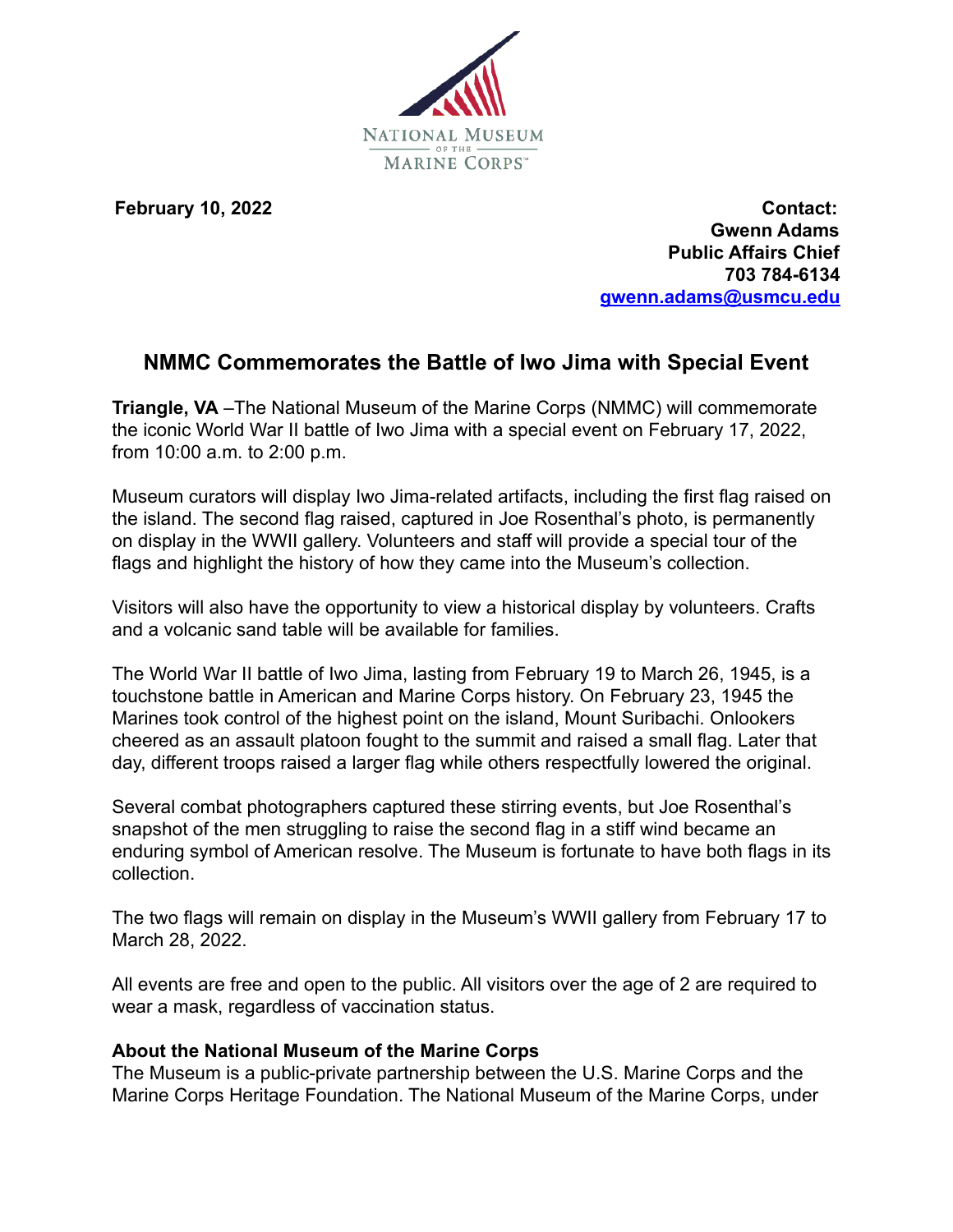the command of Marine Corps University, preserves and exhibits the material history of the U.S. Marine Corps; honors the commitment, accomplishments, and sacrifices of Marines; supports recruitment, training, education, and retention of Marines; and provides the public with a readily accessible platform for the exploration of Marine Corps history. It is located at 18900 Jefferson Davis Highway in Triangle, VA. Admission and parking are free. For more information, call 703-784-6107 or visit on the web [www.usmcmuseum.com](http://www.usmcmuseum.com).

## **About the Marine Corps Heritage Foundation**

Dedicated to the preservation and promulgation of Marine Corps history, culture and traditions, and the education of all American of its virtues, the Marine Corps Heritage Foundation was established in 1979 as a non-profit 501(c)(3) organization. The Foundation supports the historical programs of the Marine Corps in ways not possible through government funds. The Foundation provides grants and scholarships for research and the renovation, restoration, and commissioning of historical Marine Corps artifacts and landmarks. Having secured the necessary funding for the complete construction of the National Museum of the Marine Corps and Heritage Center, located in Triangle, Virginia, the Foundation's current primary mission is to vigorously seek financial support to expand programs at the National Museum of the Marine Corps and beyond its walls. For more information, visit [marineheritage.org](http://marineheritage.org/).

Attached image: The first and second flags raised on Mount Surabachi on Febraury 23, 1945 on display at the National Museum of the Marine Corps.

###